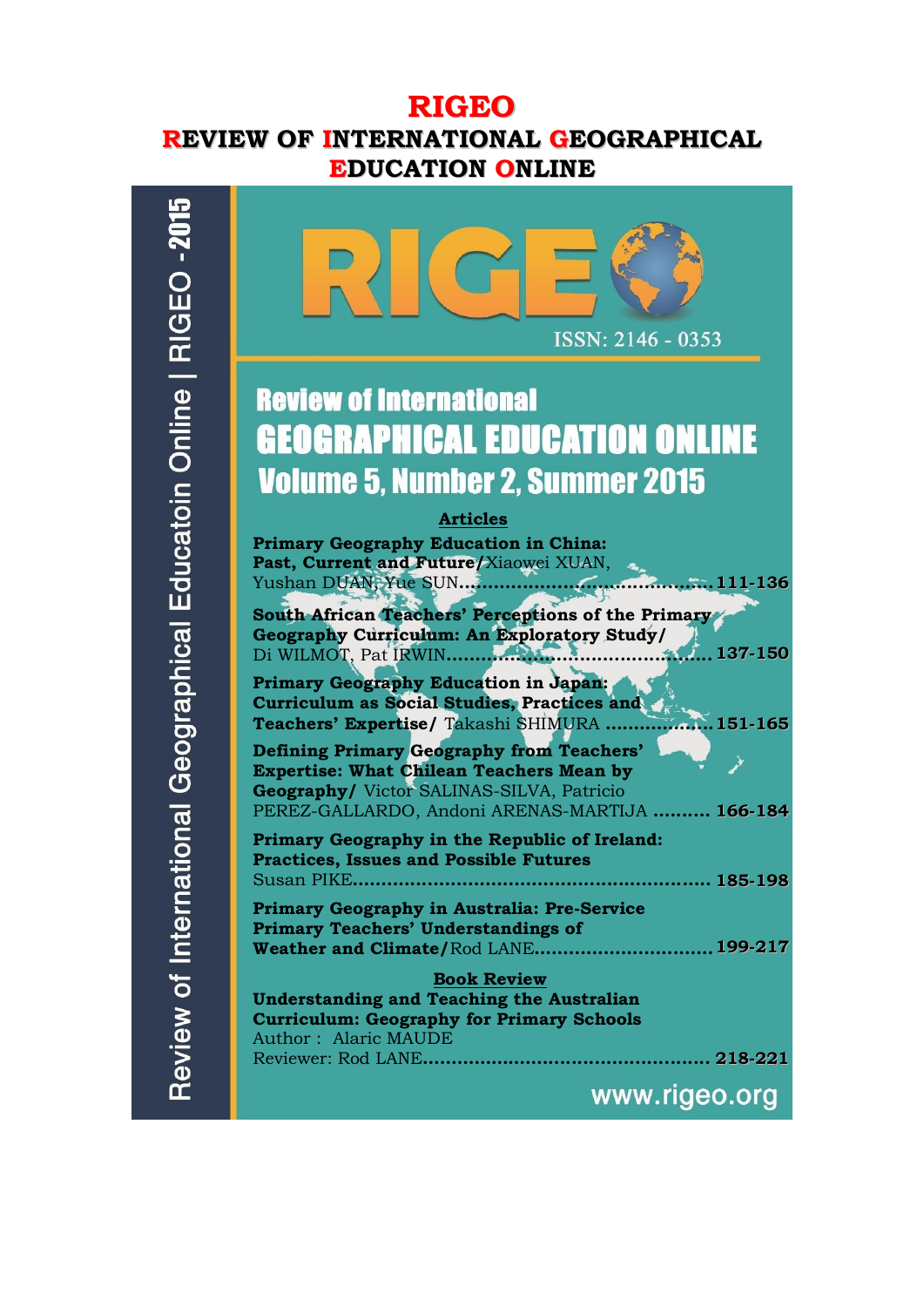| <b>REVIEW OF INTERNATIONAL GEOGRAPHICAL EDUCATION ONLINE</b><br>Volume 5, Number 2, Summer 2015                                                          |
|----------------------------------------------------------------------------------------------------------------------------------------------------------|
|                                                                                                                                                          |
|                                                                                                                                                          |
|                                                                                                                                                          |
| <b>From the Guest Editor</b>                                                                                                                             |
| <b>Articles</b>                                                                                                                                          |
| 5.2.1. Primary Geography Education in China:<br>Past, Current and Future<br>Xiaowei XUAN, Yushan DUAN, Yue SUN111-136                                    |
| 5.2.2. South African Teachers' Perceptions of the Primary<br><b>Geography Curriculum: An Exploratory Study</b>                                           |
| 5.2.3. Primary Geography Education in Japan: Curriculum as<br><b>Social Studies, Practices and Teachers' Expertise</b>                                   |
| 5.2.4. Defining Primary Geography from Teachers' Expertise:<br>What Chilean Teachers Mean by Geography<br>Victor SALINAS-SILVA, Patricio PEREZ-GALLARDO, |
| 5.2.5. Primary Geography in the Republic of Ireland: Practices,<br><b>Issues and Possible Futures</b>                                                    |
| 5.2.6. Primary Geography in Australia: Pre-Service Primary<br><b>Teachers' Understandings of Weather and Climate</b><br>Rod LANE                         |
| <b>Book Review</b><br>9. Understanding and Teaching the Australian<br><b>Curriculum: Geography for Primary Schools</b><br><b>Author: Alaric MAUDE</b>    |
| *** All responsibility of statements and opinions expressed in the articles is<br>upon their authors.                                                    |
| Eskisehir Osmangazi University, Faculty of Education, RIGEO Journal,<br>Meselik Campus, 26480 Eskisehir/TURKEY                                           |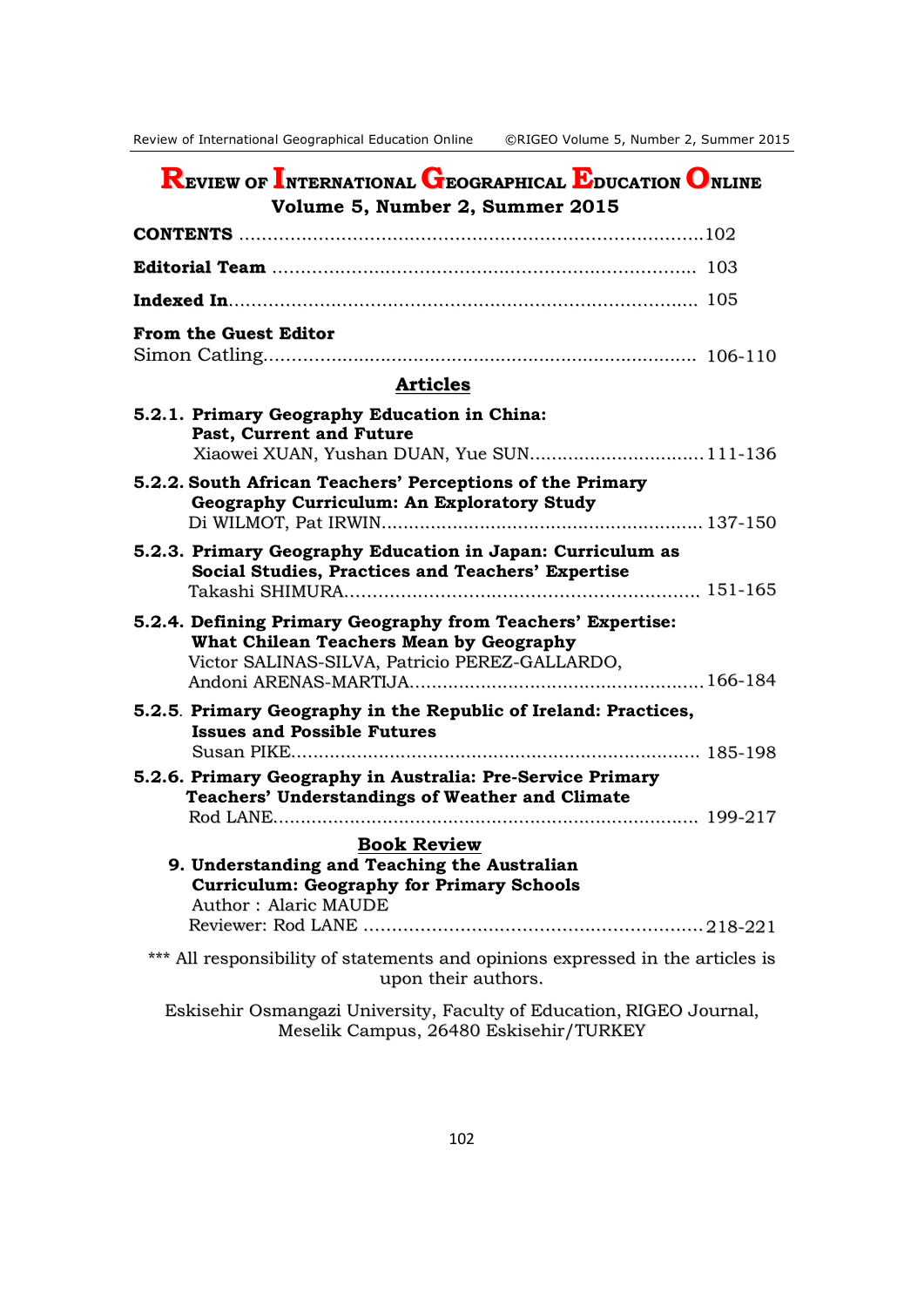### **Editorial Team**

#### **Editor-In-Chief**

# **A/Prof. Eyüp ARTVİNLİ**

Eskişehir Osmangazi University, TURKEY E-mail: eartvinli [at] gmail.com,Tel:+902222393750/ext. 1643, Fax: :+902222293124 Postal Address: Eskisehir Osmangazi University, Faculty of Education, Room 206, Meselik Campus, 26480 Eskisehir/TURKEY

### **International Editors**

#### **Europe**

### **Prof. David LAMBERT**

Institute of Education (IoE), University of London, UK Email: D.Lambert [at] ioe.ac.uk, Tel: +44(0)2079115414, Fax: +44(0)2076126792 Postal Address: Department of Curriculum, Pedagogy and Assessment, Institute of Education, University of London, 20 Bedford Way, London, WC1H 0AL, UK

# **Prof. Graham BUTT**

School of Education, Oxford Brookes University, UK E-mail: gbutt [at] brookes.ac.uk, Tel: +44(0)1865488370, Fax: +44(0)1865488860 Postal Address: School of Education, Faculty of Humanities and Social Sciences, Harcourt Hill Campus, Oxford, OX2 9AT, UK

#### **North America**

#### **A/Prof. Rich SCHULTZ**

Elmhurst College, USA E-mail: richs [at] elmhurst.edu, Office: 316 Daniels Hall, Tel: +1(630) 617-3128, Fax: +1(630) 617-3739 Postal Address: Department of Geography and Geosciences, Elmhurst College, 90

Prospect Avenue, Elmhurst, IL, 60126-3296, USA

# **Asia, Australia, New Zealand and Other Far East Countries**

# **A/Prof. Chang Chew HUNG**

Nanyang Technological University, SINGAPORE

E-mail: chewhung.chang [at] nie.edu.sg, Tel: (65) 6790-3861 GMT+8h, Fax: (65) 6896- 9135

Postal Address: Humanities and Social Studies Education Academic Group, National Institute of Education, NIE7-03-01, 1 Nanyang Walk, SINGAPORE 637616

#### **Middle/South America**

### **Prof. Osvaldo Muñiz-SOLARI**

Texas State University, USA

E-mail: o.muniz [at] txstate.edu, Tel: (512)245-2170, Fax: (512)245-8353 Postal Address: Texas State University-San Marcos, Department of Geography, 601 University Drive, San Marcos, Texas 78666, USA

\*The people from Africa, Middle East and rest of the world can contact and submit an article all of the management editors.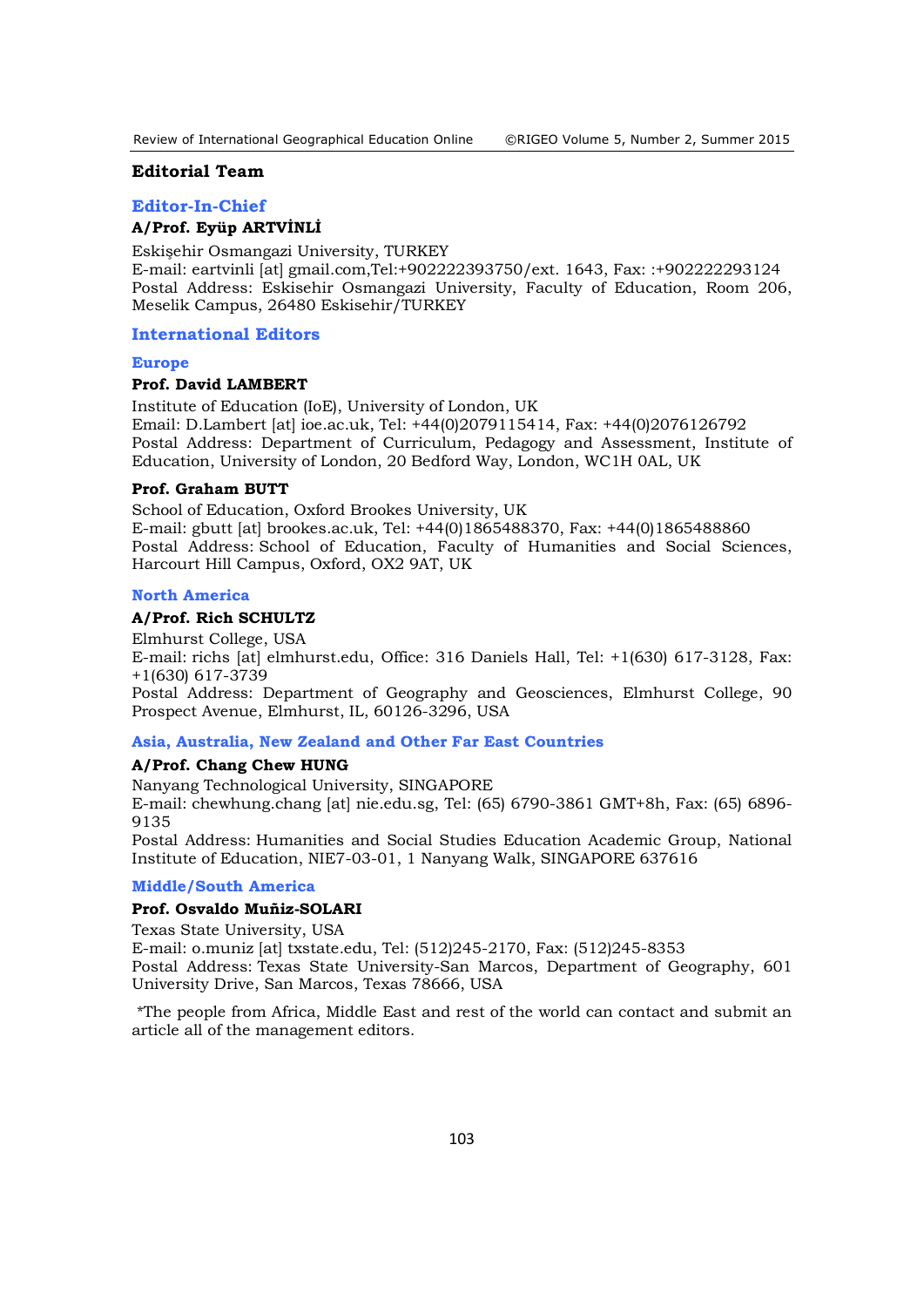#### **Book Review Editor**

### **Prof. Simon CATLING**

School of Education, Oxford Brookes University, UK E-mail: sjcatling [at] brookes.ac.uk , Tel: +44 (0)1865488499, Fax: +44(0) 1865488860 Postal Address: School of Education, Faculty of Humanities and Social Sciences, Harcourt Hill Campus, Oxford, OX2 9AT, UK

#### **Editorial Board**

**Bahaddin ACAT** / Eskişehir Osmangazi University/ TURKEY **Yılmaz ARI** / Balıkesir University/TURKEY **Cemalettin AYAS** / Sinop University, TURKEY **Sarah W. BEDNARZ** / Texas A&M University,USA **Richard G. BOEHM** / Texas State University,USA **İhsan BULUT** / Ataturk University, TURKEY **Jennifer CARTER** / University of the Sunshine Coast, AUSTRALIA **Simon CATLING** / Oxford Brookes University, UK **Norm CATTO** / Memorial University, CANADA **Mustafa CIN** / Giresun University, TURKEY **Gino DE VECCHIS** / Association of Geography Teachers/University of Rome, ITALY **Zsuzsa CSASZAR** / University of Pecs, HUNGARY **Hilmi DEMİRKAYA** / Akdeniz University, TURKEY **Karl DONERT**/ President of EUROGEO, BE **Yushan DUAN** / East China Normal University /CHINA **Maria Eliza DULAMĂ** / Babeş-Bolyai University /ROMANIA **Mahesh GAUR** / Bangur Government PG College, INDIA **İbrahim GÜNER** / Muğla University, TURKEY **Emrullah GÜNEY** / Dicle University, TURKEY **Hartwig HAUBRICH** / Pädagogische Hochschule Freiburg, GERMANY **Iain HAY** / Flinders University, AUSTRALIA **Nick HOPWOOD** / University of Technology, Sydney, AUSTRALIA **Yoshiyasu IDA** / University of Tsukuba, JAPAN **Oana-RAMONA ILOVAN** / Babeş-Bolyai University /ROMANIA **Tino JOHANSSON** / University of Helsinki, FINLAND **Phil KLEIN** */* University of Northern Colorado, USA **Joseph KERSKI** / National Council for Geographic Education (NCGE) & ESRI, USA **Aikaterini KLONARI /** University of the Aegean, GREECE **Petr KNECHT** / Masaryk University, CZECH REPUBLIC **John LIDSTONE** / Queensland University of Technology, AUSTRALIA **Lene Møller MADSEN** / University of Copenhagen, DENMARK **Christian MATZKA** / University of Vienna, AUSTRIA **Jerry T. MITCHELL** / University of South Carolina, USA **Jerusa Vilhena de MORAES** / University Federal Rural of Rio de Janeiro, BRASIL **Yashuyiki NISHIWAKI** / Yokohama National University, JAPAN **Ramazan ÖZEY** / Marmara University, TURKEY **Elsa Maria Teixeira PACHECO** / University of Porto /PORTUGAL **James PETERSEN** / Texas State University, USA **Danuta PIRÓG** / Pedagogical University of Kraków, POLAND **Tatjana Resnik PLANINC** / University of Ljubljana, SLOVENIA **Jesus Granados SÁNCHEZ** / Global University Network for Innovation (GUNi), SPAIN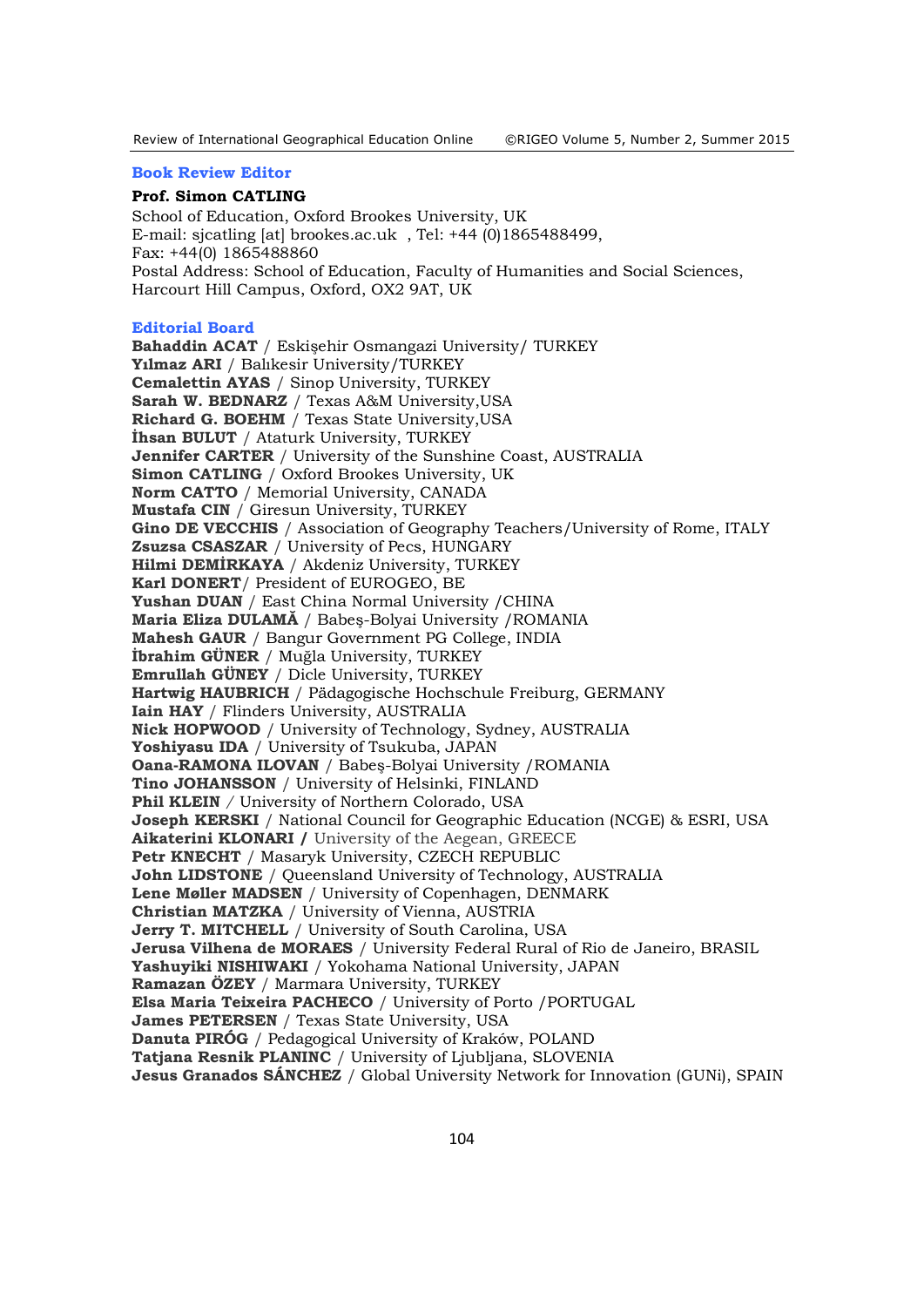Review of International Geographical Education Online ©RIGEO Volume 5, Number 2, Summer 2015

**Emilia SARNO** / ANSAS Molise – University of Molise, ITALY **Joop van der SCHEE** / Free University Amsterdam, THE NETHERLANDS **Saulius STANAITIS** / Vilnius Pedagogical University, LITHUANIA **Daniela SCHMEINCK**/ University of Cologne, GERMANY **Michael SOLEM**/ Association of American Geographers, USA **Rebecca B. THEOBALD** / University of Colorado at Colorado Springs, USA **Anke UHLENWINKEL** / University of Potsdam, GERMANY **Ülkü Eser ÜNALDI** / Gazi University, TURKEY **Dongying WEI** / Beijing Normal University, CHINA **Witold WILCZYŃSKI** / Pedagogical University of Kraków, POLAND **Hakkı YAZICI** / Afyon Kocatepe University, TURKEY

# **Proofreaders**

**Mustafa CIN** / Giresun University, TURKEY **Cemalettin AYAS /** Sinop University, TURKEY

# **RIGEO IS ABSTRACTED/INDEXED IN**

# **DOAJ (DIRECTORY OF OPEN ACCESS JOURNALS):**

<http://www.doaj.org/doaj?func=openurl&issn=21460353&genre=journal&uiLanguage=en>

#### **INDEX COPERNICUS INTERNATIONAL:**

<http://journals.indexcopernicus.com/passport.php?id=7307>

**EBSCO:** [http://www.ebscohost.com](http://www.ebscohost.com/)

# **ELECTRONIC JOURNALS LIBRARY IN REGENSBURG (BAVARIA):**

[http://rzblx1.uni-](http://rzblx1.uni-regensburg.de/ezeit/searchres.phtml?bibid=SBBPK&colors=7&lang=en&jq_type1=KT&jq_term1=RIGEO)

[regensburg.de/ezeit/searchres.phtml?bibid=SBBPK&colors=7&lang=en&jq\\_type1=KT&jq\\_term1](http://rzblx1.uni-regensburg.de/ezeit/searchres.phtml?bibid=SBBPK&colors=7&lang=en&jq_type1=KT&jq_term1=RIGEO) [=RIGEO](http://rzblx1.uni-regensburg.de/ezeit/searchres.phtml?bibid=SBBPK&colors=7&lang=en&jq_type1=KT&jq_term1=RIGEO)

**GERMAN UNION CATALOGUE OF SERIALS:**

[http://dispatch.opac.d-nb.de/DB=1.1/LNG=DU/SID=48011120-](http://dispatch.opac.d-nb.de/DB=1.1/LNG=DU/SID=48011120-10/CMD?ACT=SRCHA&IKT=8509&SRT=LST_ty&TRM=RIGEO) [10/CMD?ACT=SRCHA&IKT=8509&SRT=LST\\_ty&TRM=RIGEO](http://dispatch.opac.d-nb.de/DB=1.1/LNG=DU/SID=48011120-10/CMD?ACT=SRCHA&IKT=8509&SRT=LST_ty&TRM=RIGEO)

# **ACADEMIC JOURNALS DATABASE**

http://www.journaldatabase.org/journal/issn2146-0353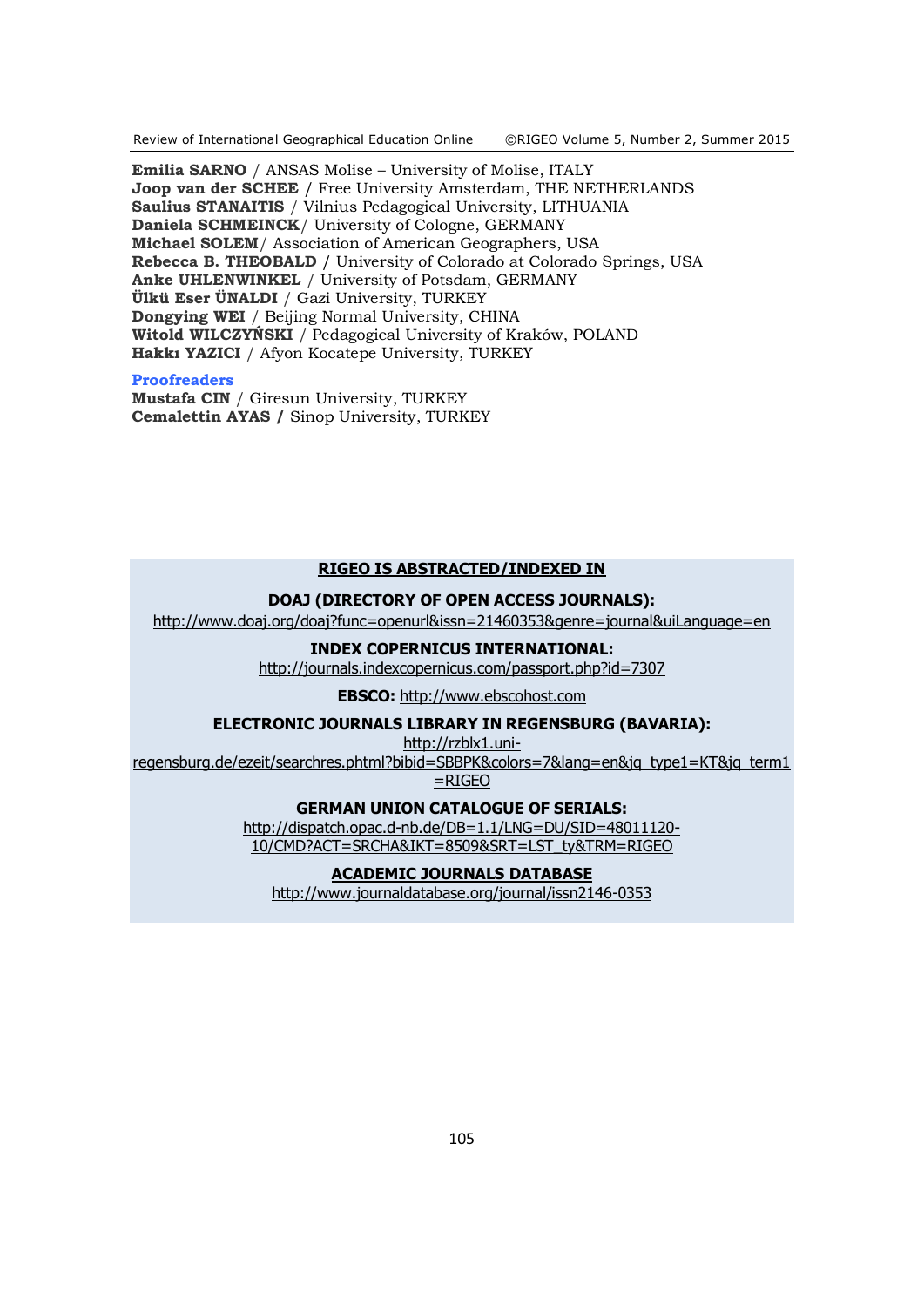# **Guest Editorial: A Focus on Geography in Primary Schooling**

*Simon Catling /School of Education, Oxford Brookes University, Oxford, UK*

# **Introduction**

Dear readers of RIGEO,

Welcome to the thirteenth issue (Volume 5, Number 2) of the Review of International Geographical Education Online-RIGEO. This issue of RIGEO focuses on geography in primary schooling, that is, in the education of children from 5 and 6 years old to 11 and 12 years of age. While geography appears as a separately named subject in primary school curricula in a number of nations, such in England and Australia, it more often appears as an element in social studies curricula, for instance in the USA. This is not a new feature (Meyer, Kamens & Benavot, 1992). There are indications of some positive changes occurring in primary geography, in both the single subject and the social studies contexts. For example, the production of content requirements and standards for geography since the early 1990s in the UK (DES, 1991; DfE, 2013) and the USA (Geography Education Standards Project, 1994; Heffron & Downs, 2012), to name but two, has led to developments in curriculum thinking and in classroom practices.

Knowledge of geography's situation in primary education in nations and schools around the world is limited, as is the understanding of its teaching and learning (Bednarz, Heffron & Tu Huynh, 2013). It remains rare to find descriptive and analytic research about primary geography curricula and teaching which is readily and widely accessible. A recent editorial called for increased research into the nature of and what happens in primary geography (Catling, 2013), taking forward an earlier call for a greater focus on research in the UK (Catling, 1999).

This issue of RIGEO provides an initial contribution to address the lack of knowledge and understanding in the global geography education research literature about the subject's curricula, teaching, learning and resources. It contains research reports on the situation for geography in primary schooling in six nations across five continents. To wet interest, a number of informative matters and themes are drawn below from each of this issue's articles – but there is more to consider in each article.

# **The articles**

Xiaowei Xuan, Yushan Duan and Yue Sun provide an account of the state of geography in primary schooling in China. They note that geography is important for younger children, but that it is a weakly researched aspect of China's primary education. Having outlined the national context for primary geography, they report on a research project with primary teachers which identifies a number of material findings. Among these, they raise questions about the geographical background and understanding of primary teachers, variability in primary schools' provision of an effective geography curriculum, the consistency with which geography is taught, teachers' accessibility to subject continuing professional development and resource availability. They note that there are aspects of good geography teaching, but argue that in education for the world today there needs to be an increased emphasis on global learning, the use of information and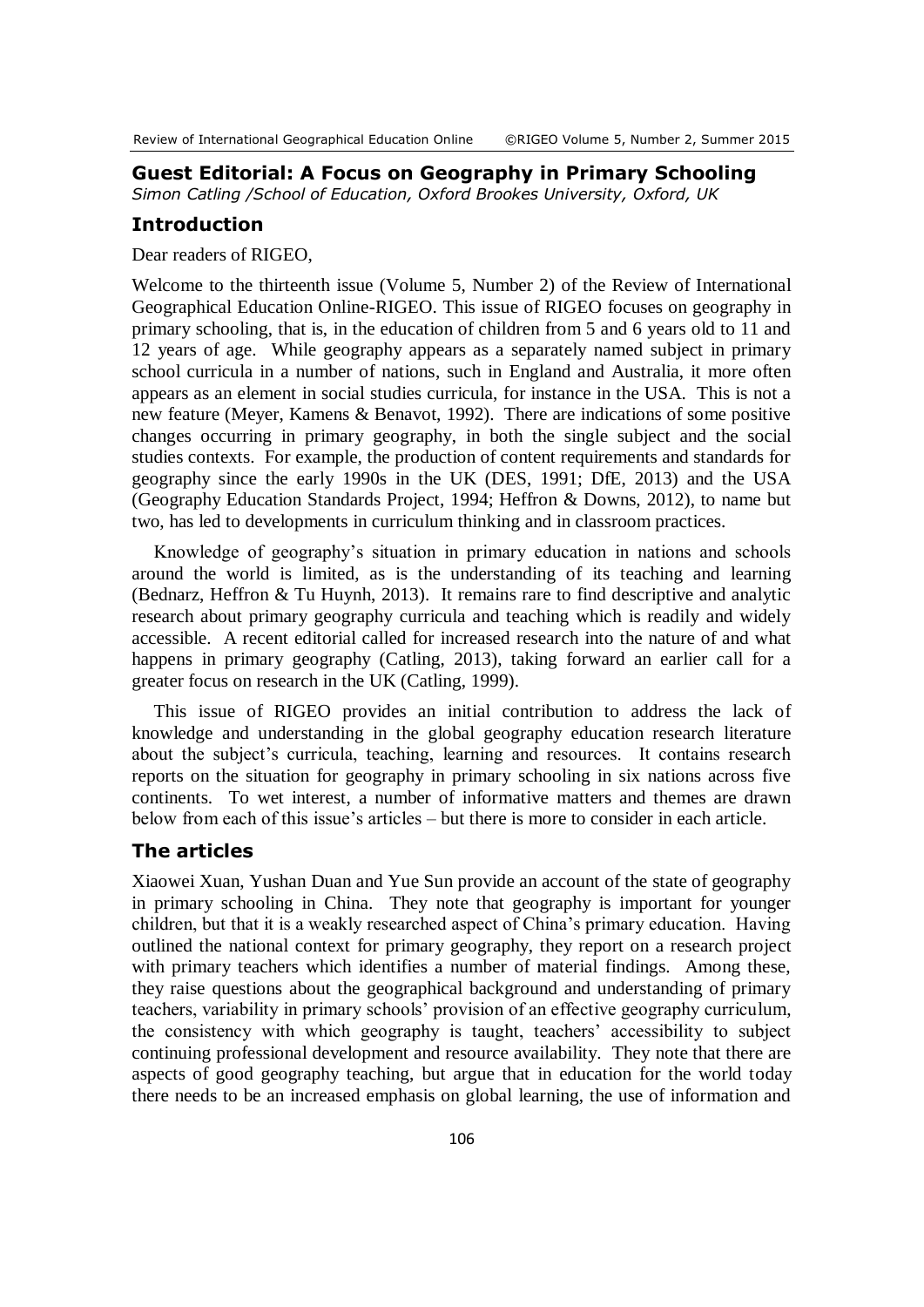communication technologies and closer connections made with younger children's development.

Di Wilmot and Pat Irwin outline the context of geography in primary schooling in South Africa through an exploratory investigation in schools in the Grahamstown area of the province of Eastern Cape. Highlighting the changes in South Africa's curriculum development and schooling, they identify the national content and skills of geography education, noting that it sits within the social sciences curriculum where it is not identified as a discrete subject until grade 4. Their research illustrates the circumstances and issues in primary schools which affect the nature and quality of geography curricula and teaching. Recognizing that very effective teaching occurs in some schools, they note for many primary schools concerns about teachers' geographical knowledge, their familiarity with the geography curriculum requirements, problems with teaching time, a reliance on textbooks and constraints in teaching approaches, as well as limited opportunities for professional development in geography following limited course inputs during pre-service teacher preparation.

Takashi Shimura sets out the situation of geography in Japan's primary school system and its social studies subject area. He outlines the geography curriculum, which has a concentric regional focus, building from the immediate environment outwards. Noting the limited previous research, he reports a study of social science teaching practices which indicates that while there are some concerns about the geographical understanding of primary teachers, many teachers seem confident teaching social studies, which may not always be the same as being knowledgeable. Teachers support fieldwork and enquiry-based teaching approaches, though in reality much teaching appears dependent on commercially provided textbooks and workbooks and there are issues with the time available to undertake fieldwork. A pertinent finding is that teachers whose pre-service specialism was in social studies appear more likely to develop their own teaching resources and approaches and be more effective in teaching geography; but these primary teachers form only about a quarter of class teachers. He notes, as others do, that there are concerns about limited social studies provision in preservice teacher education for non-specialists and during career professional development.

Victor Salinas-Silva, Patricio Perez-Gallardo and Andoni Arenas-Martija report a study of geography teaching by rural primary educators in Chile. Following a summary of the national primary geography curriculum requirements, and noting the subject's close relationship with history, they consider primary teachers perspectives on geography. Particularly, they focus on primary teachers' geographical knowledge and understanding. From their research they note that primary teachers distinguish the terms 'geography' and 'environment', seeing the latter as emphasizing environmental concern, care and action. They found that their sample constructs a sense of geography as physical geography, landscape or human geography. Some teachers associate their professional identity with a science focused sense of physical geography or to a more history oriented and humanisticly focused human geography. They emphasize that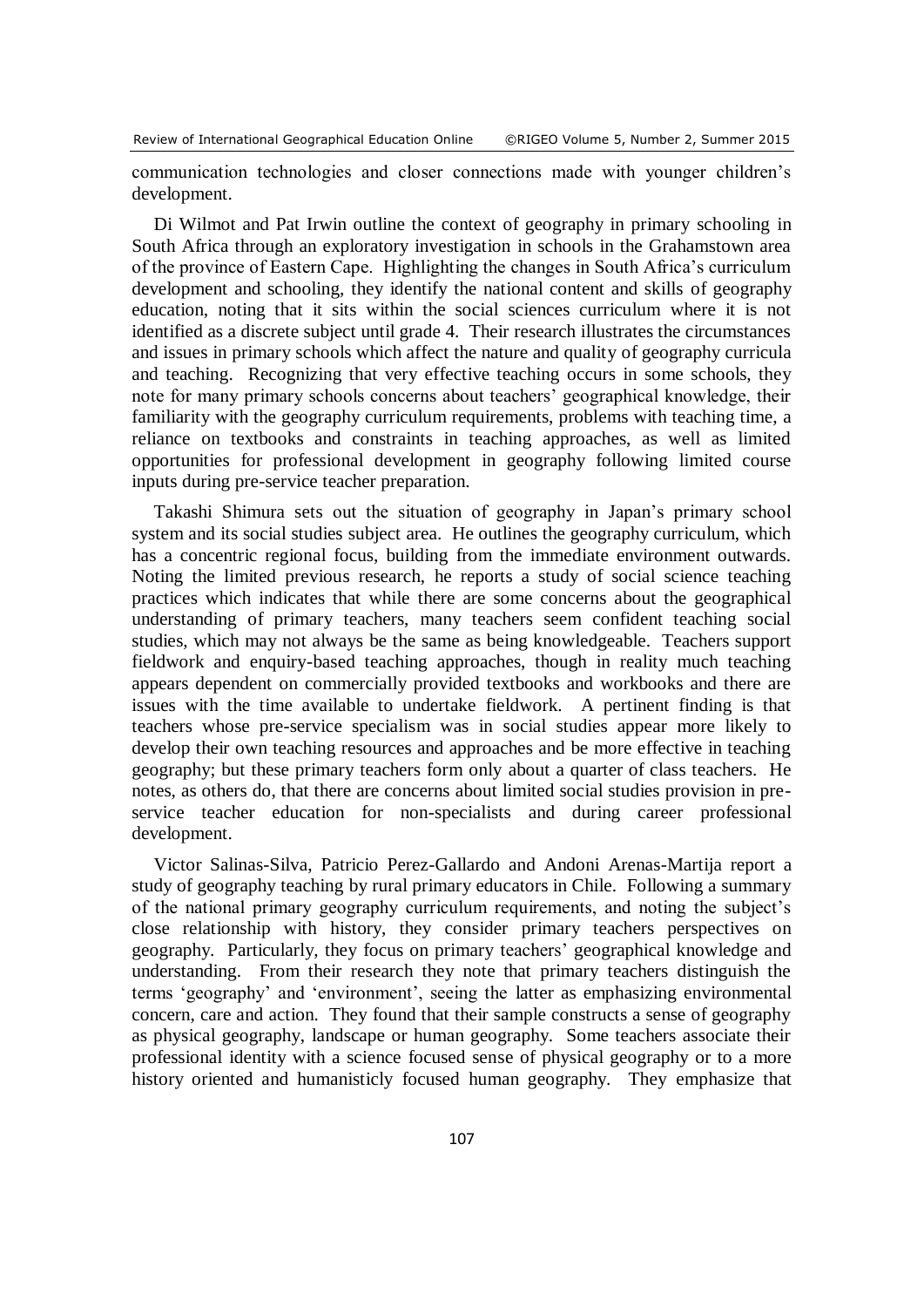primary teachers' conceptions of geographical knowledge affect the focus and quality of their teaching. Teachers' geographical understanding may well be constrained by the limited geography in their science or social science pre-service teacher education course specialism, though there may be some support through in-service subject courses.

Susan Pike describes the situation in the Republic of Ireland, providing an historical outline of primary geography's curriculum evolution, which has been mixed. Noting the constrained level of research into primary geography, and the limited geography expertise available in pre-service primary teacher education for generalist class teachers, she summarizes the current requirements and explores several issues affecting primary geography. Some research indicates that geography has very positive impacts for children where it is taught well, but that funding constraints inhibit primary teachers' access to good quality resources and to in-service development. However, classroom practices appear generally to be improving as teachers recognize and acquire the resources to move beyond their uses of textbooks. Further curriculum change for geography is anticipated in Ireland, though it is not known which direction this will take, whether there will be continuity or not.

Rod Lane sets out the emergent situation in Australia, given the recent introduction of a national geography curriculum for adoption or adaption by its States and Territories. Aware that there are issues about primary class teachers' and pre-service teachers' geographical knowledge, he reports on a large-scale study of prospective primary teachers' understanding of weather and climate. He found that there exists an evident basis for concerns about future primary teachers' geographical knowledge which, given the need to teach weather and climate in the Australian primary curriculum through science and geography, seems likely to mean that younger children may be inaccurately or poorly informed about these key aspects of physical geographical. These findings reinforce concerns from around the world about the geographical understanding which prospective primary teachers bring into their classrooms.

# **Some Emergent Themes**

A number of themes emerge from these articles. They recur in different contexts, though they have in common that primary children are taught all, or almost all, subjects by generalist class teachers.

One theme is the challenge which primary teachers face in becoming knowledgeable enough about geography to be able to teach it well. While there is evidence of some good practices in geography teaching across these nations, good quality geography appears to be in the minority in primary classrooms. It seems evident that this situation exists, alongside other reasons, because of constraints in pre-service primary teacher education, in which geography is rarely well represented except perhaps in a specialist subject context. It appears also to be exacerbated by the limited and inconsistent access to geography in-service courses. Additionally, it seems that teachers' geographical knowledge and understanding may be inhibited in several countries where the curriculum context for geography lies a social studies 'subject' area in which geography seems usually to play a minor rather than core role. Indeed, many future primary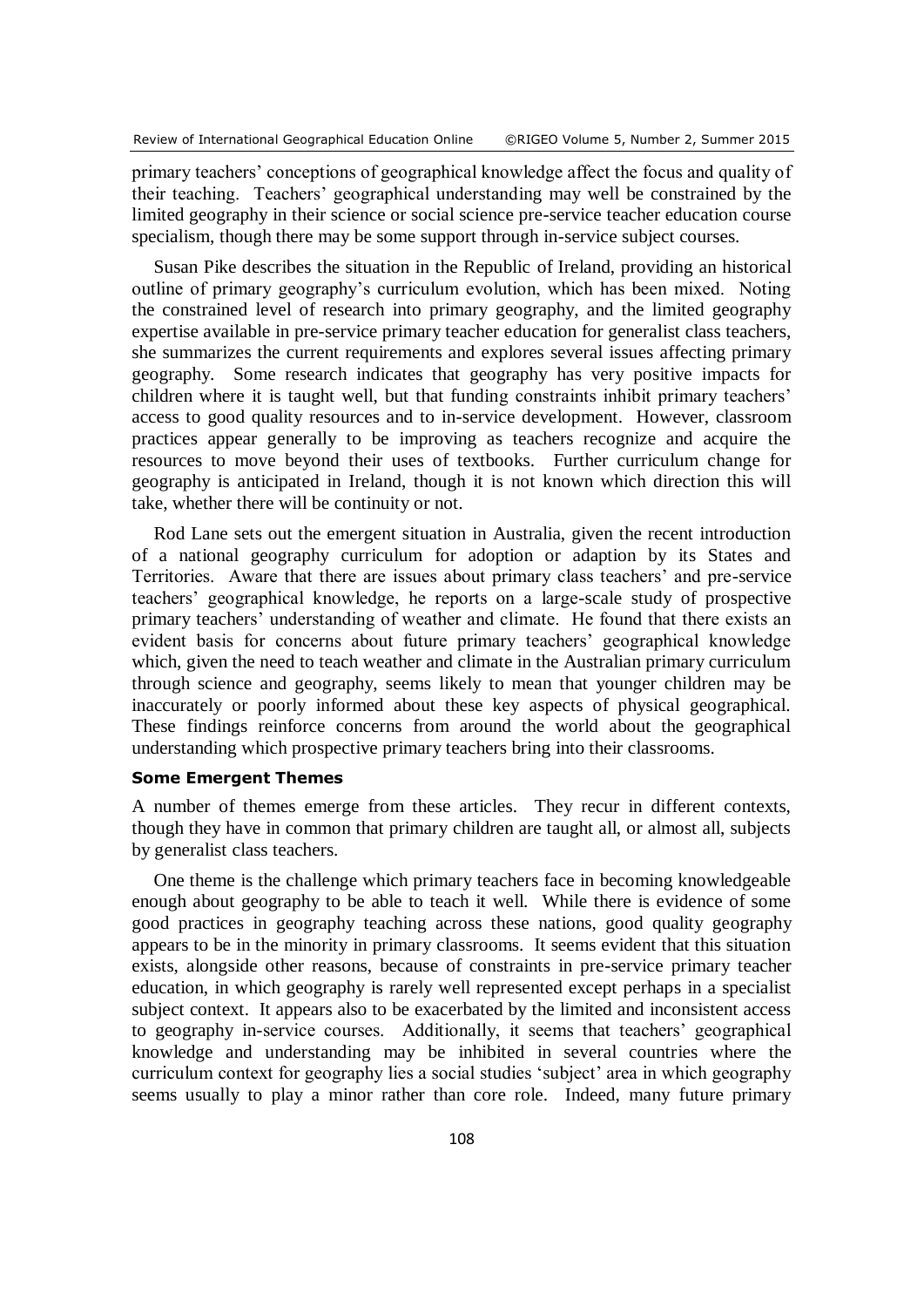teachers may have a limited secondary school education in geography. This indicates that there are multiple causes that constrain and inhibit generalist primary teachers' development of effective geographical knowledge to inform and enable high quality geography teaching.

This situation is not helped by limitations in access to good geography resources in schools. This arises because of funding limitations, but it can be the result of national approaches to resource provision, such as the use of a prescribed or a limited choice of variable quality social studies or geography textbooks. Given that many primary teachers lack confidence in their geographical understanding and teaching, it appears hardly surprising that there is an over-reliance on textbooks, in which the geography content may or may not be well articulated. Where primary teachers feel confident and it is possible for them to use their initiative, there is evidence of good classroom and outdoor geography teaching, with positive benefits for primary-age children. This provides encouragement for the future if it can become widely shared.

It is heartening that geography remains in the curriculum of these six countries, even if the subject is constrained in various ways. Geography education for primary children continues. It may usually be taught and learned within a social studies curriculum, and it seems that it may be influenced by teachers' particular notions of geography and their interest in or the limitations in their knowledge of the subject. However, it is important to recognize that there seems to be a view, including among policy makers at government and regional levels, that geography has an important role in education and that it is vital for younger children to be introduced to geography. This is a positive position on which to build.

# **Conclusion**

A real benefit for the global community is that the situation of geography in primary education should be investigated in many more nations and reported widely. These six studies and a very few other accounts of the state of primary geography alone or within social studies elsewhere (eg Catling et al., 2007; Segall & Helfenbein, 2008; Brophy, Alleman & Knighton, 2009) provide a starting point. They reflect an interest by their researchers, but, as several of them state, they are constrained through the lack of research into primary geography in their own countries. It will be of great value if these articles help to generate further research which provides fuller information about and greater insight into geography in primary schooling around the world.

This issue of *RIGEO* concludes with a Book Review of Alaric Maude's (2014) recent publication *Understanding and Teaching the Australian Curriculum: Geography for Primary Schools*. This publication appeared as the new geography curriculum came into effect in Australia. Rod Lane provides an Australian perspective on this important text for Australian pre-service and serving primary teachers. Both the Australian primary geography curriculum and Maude's perspective should be of interest beyond Australia.